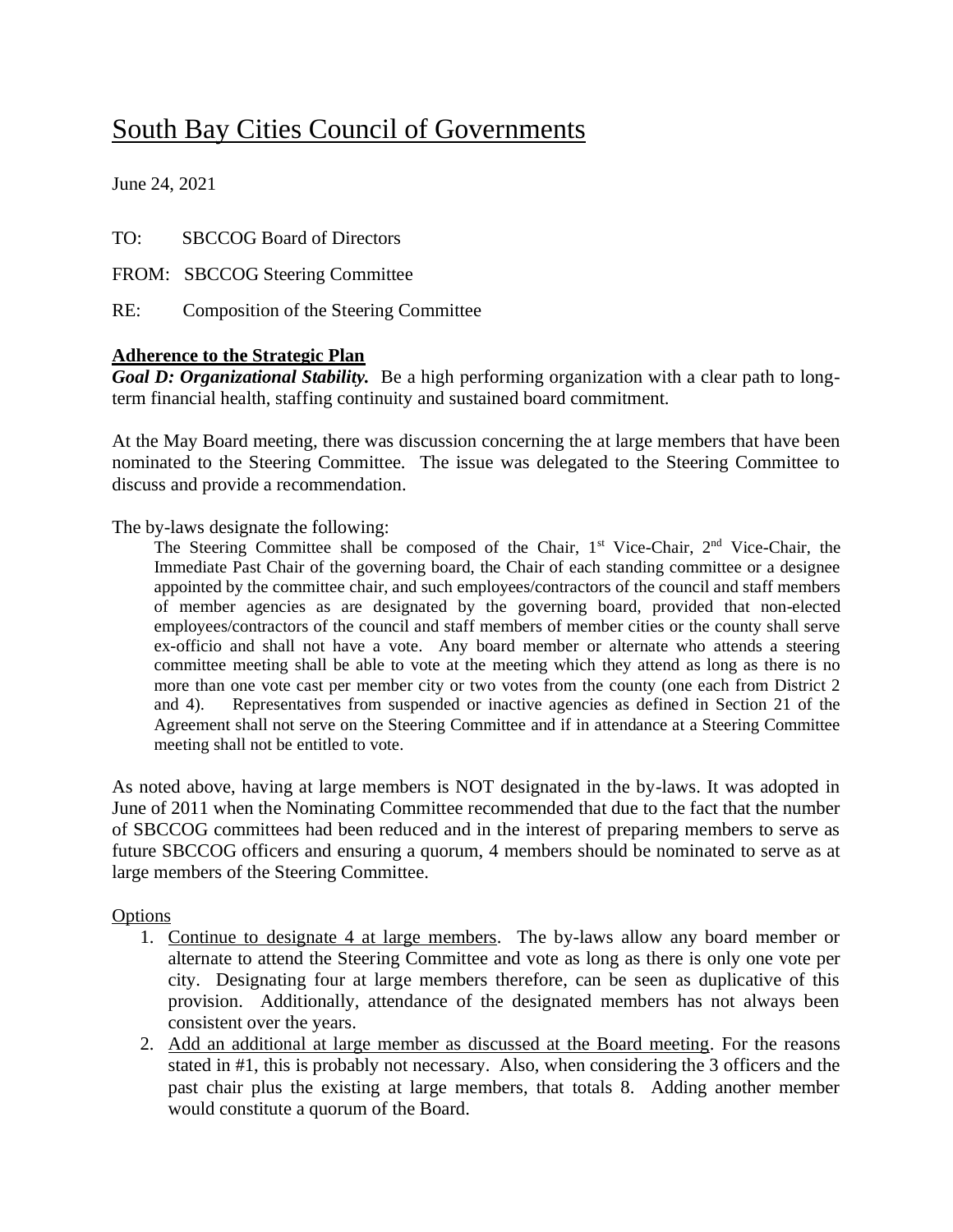3. Removing at large members and encouraging all delegates and alternates to attend when they can. Designated officers and committee chairs would be expected to attend.

## **RECOMMENDATION:**

The Steering Committee recommends that the Board adopt Option 3 – removing the at large members and encouraging all delegates and alternates to attend when they can. Designated officers and committee chairs would be expected to attend.